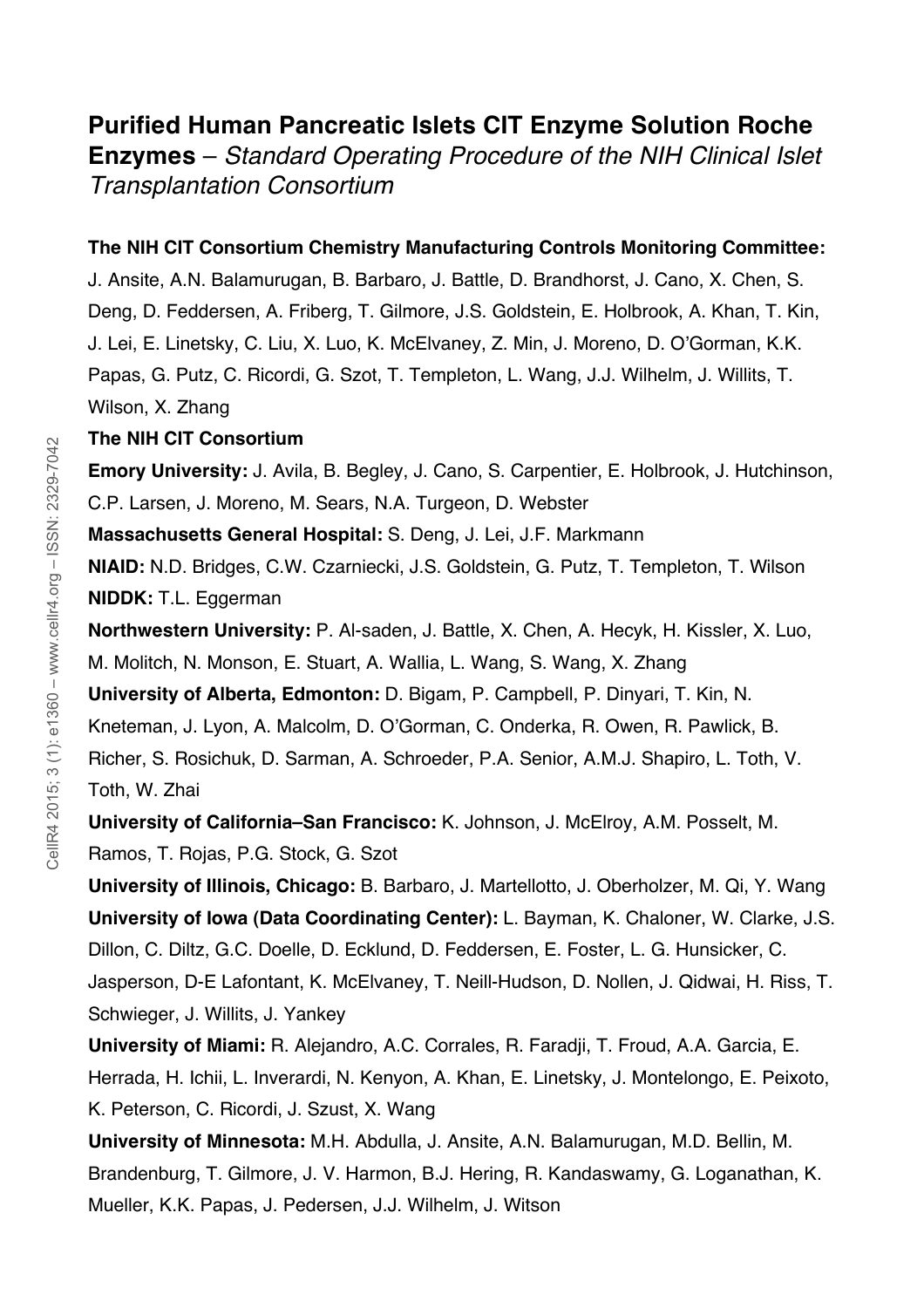**University of Pennsylvania:** C. Dalton-Bakes, H. Fu, M. Kamoun, J. Kearns, Y. Li, C. Liu, E. Luning-Prak, Y. Luo, E. Markmann, Z. Min, A. Naji, M. Palanjian, M. Rickels, R. Shlansky-Goldberg, K. Vivek, A.S. Ziaie **University of Wisconsin:** L. Fernandez, D.B. Kaufman, L. Zitur **Uppsala University:** D. Brandhorst, A. Friberg, O. Korsgren

*Supported by grants from the National Institute of Allergy and Infectious Diseases and the National Institute for Diabetes and Digestive and Kidney Diseases.*

- At Emory University, U01AI089317.
- At Northwestern University, U01AI089316.
- At the University of Alberta, Edmonton: U01AI065191.
- At the University of California, San Francisco, U01DK085531.
- At the University of Illinois, Chicago, 5U01DK070431-10.
- At the University of Iowa, U01DK070431.
- At the University of Miami, U01DK070460.
- At the University of Minnesota, U01AI065193.
- At the University of Pennsylvania, U01DK070430.
- At Uppsala University, U01AI065192.

*In addition, the study was supported by the following GCRC and CTSA awards:*

- At Emory University: UL1TR000454.
- At Northwestern University: 5UL1RR025741 and 8UL1TR000150.
- At the University of California, San Francisco, UL1TR000004.
- At the University of Illinois, Chicago, UL1TR000050.
- At the University of Miami: 1UL1TR000460.
- At the University of Minnesota: 5M01-RR000400 and UL1TR000114.
- At the University of Pennsylvania: UL1TR000003.

Address correspondence to: Camillo Ricordi MD, Chairman, CIT Steering Committee, ricordi@miami.edu

# **To cite this article**

*Purified Human Pancreatic Islets CIT Enzyme Solution Roche Enzymes – Standard Operating Procedure of the NIH Clinical Islet Transplantation Consortium*

CellR4 2015; 3 (1): e1360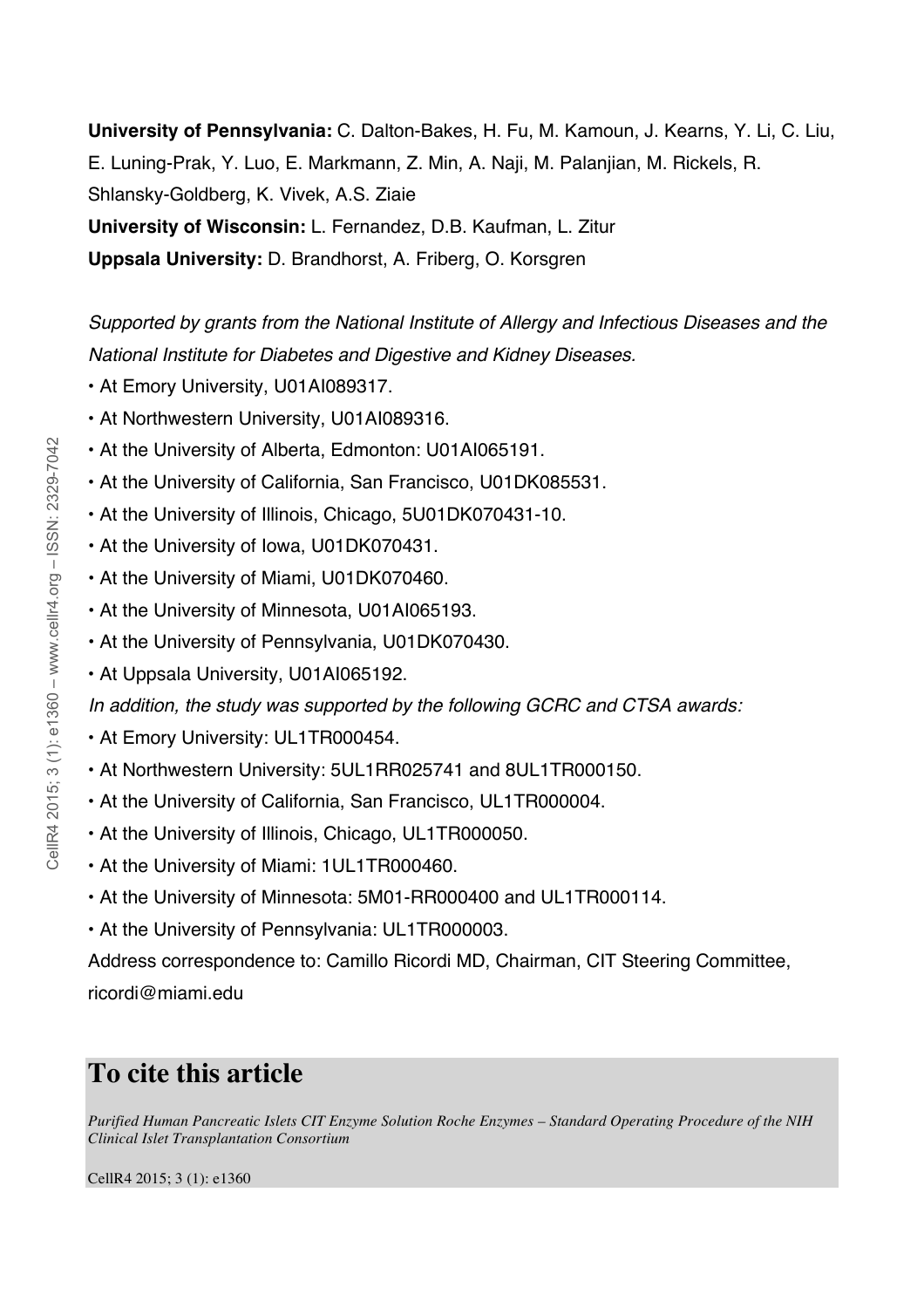|                                                          |                           | DAIT, NIAID, NIH                        |                                  |                             |                            |
|----------------------------------------------------------|---------------------------|-----------------------------------------|----------------------------------|-----------------------------|----------------------------|
|                                                          |                           | <b>SOP</b>                              |                                  |                             |                            |
|                                                          |                           | <b>ATTACHMENT</b>                       |                                  |                             |                            |
| Document No.<br>3106, B14                                | <b>Revision No.</b><br>01 | <b>Effective Date</b><br>02 May 2011    | <b>Supersedes Date</b>           | <b>28 October 2010</b>      | Page 1 of 5                |
| <b>Document Title:</b>                                   |                           |                                         |                                  |                             |                            |
|                                                          |                           | <b>PURIFIED HUMAN PANCREATIC ISLETS</b> |                                  |                             |                            |
|                                                          |                           | <b>CIT ENZYME SOLUTION</b>              |                                  |                             |                            |
|                                                          |                           |                                         |                                  |                             |                            |
|                                                          |                           | <b>ROCHE ENZYMES</b>                    |                                  |                             |                            |
| Manufacturing Site:                                      |                           |                                         |                                  | Date:                       |                            |
|                                                          |                           |                                         |                                  |                             |                            |
| <b>Materials:</b><br>1.0                                 |                           |                                         |                                  |                             |                            |
| <b>Material</b>                                          | <b>Source</b>             | Lot $#$                                 | <b>Expiration</b><br><b>Date</b> | Quantity<br><b>Required</b> | <b>Quantity Used</b>       |
| Hanks' Balanced Salt<br>Solution (HBSS)                  |                           |                                         |                                  | 500 or 1000<br>mL           | mL                         |
|                                                          |                           |                                         |                                  |                             |                            |
| Heparin Sodium                                           |                           |                                         |                                  | mL                          | mL                         |
| Injection USP,<br>Preservative free                      |                           | Units/mL                                |                                  |                             |                            |
|                                                          |                           | Note: Add 10u/ml of heparin in HBSS     |                                  |                             |                            |
| 1.1a                                                     |                           |                                         |                                  |                             |                            |
| <b>Material</b>                                          | <b>Source</b>             | Lot $#$                                 | <b>Expiration</b><br><b>Date</b> | Quantity                    |                            |
| Calcium Chloride                                         |                           |                                         |                                  | <b>Required</b>             |                            |
| USP (Dihydrate)<br>(CaCl <sub>2</sub> 2H <sub>2</sub> O) |                           |                                         |                                  | 160 or 320<br>mg            | <b>Quantity Used</b><br>mg |

# **OR**

| 1.1b                                     |               |       |                                  |                                    |                      |
|------------------------------------------|---------------|-------|----------------------------------|------------------------------------|----------------------|
| <b>Material</b>                          | <b>Source</b> | Lot # | <b>Expiration</b><br><b>Date</b> | <b>Quantity</b><br><b>Required</b> | <b>Quantity Used</b> |
| Calcium Chloride<br><b>Injection USP</b> |               |       |                                  | $1.6$ or $3.2$ mL                  | mL                   |
| $(CaCl2), 10\%$ Solution                 |               |       |                                  |                                    |                      |

CellR4 2015; 3 (1): e1360 - www.cellr4.org - ISSN: 2329-7042

2015; 3 (1): e1360 – www.cellr4.org – ISSN: 2329-7042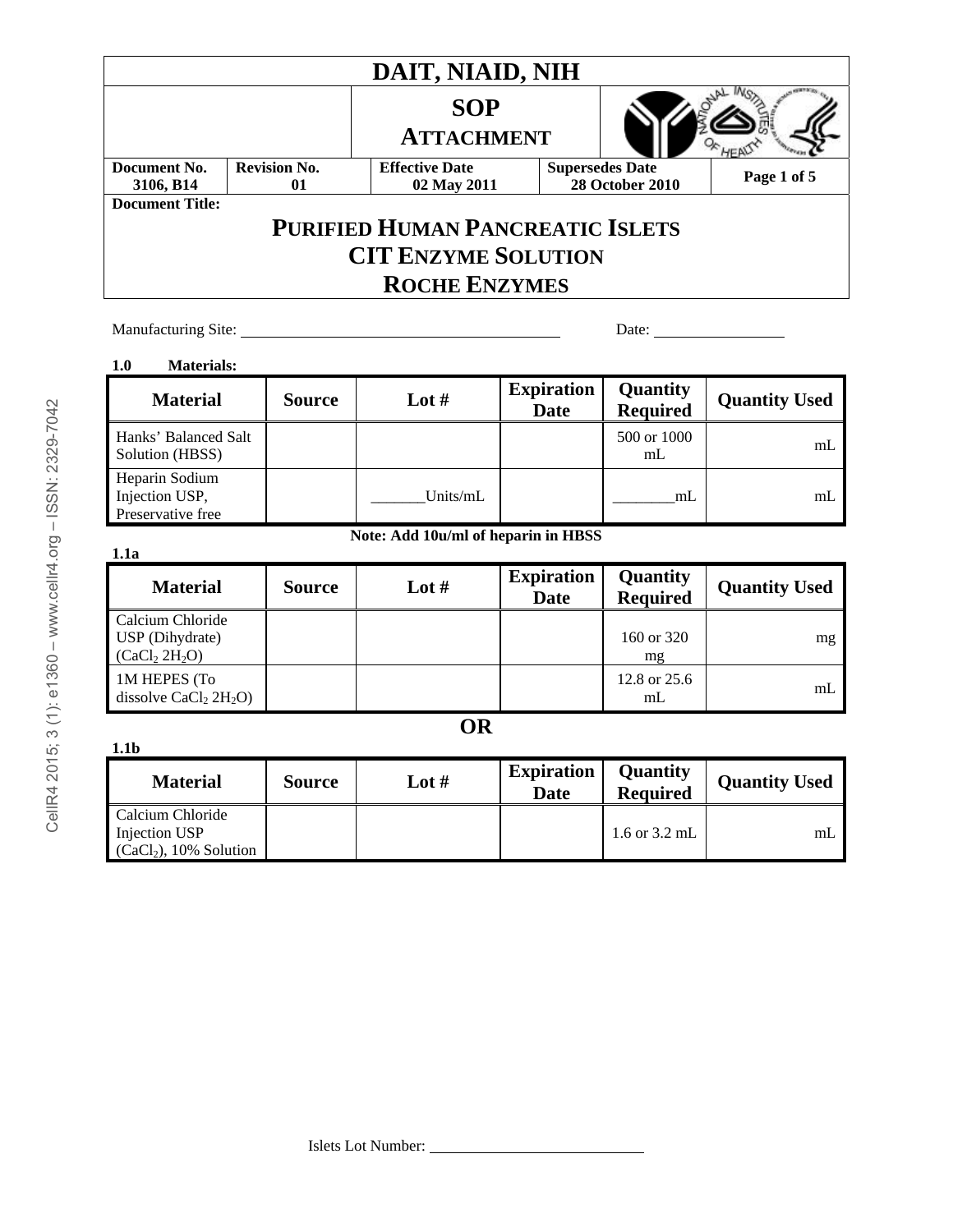| Document No.<br>3106, B14 | <b>Revision No.</b> | <b>Effective Date</b><br>02 May 2011 | <b>Supersedes Date</b><br><b>28 October 2010</b> | Page 2 of 5 |
|---------------------------|---------------------|--------------------------------------|--------------------------------------------------|-------------|
| <b>Document Title:</b>    |                     |                                      |                                                  |             |

### **PURIFIED HUMAN PANCREATIC ISLETS, CIT ENZYME SOLUTION, ROCHE ENZYMES**

#### **1.2 Enzyme solution**

| <b>Material</b>                                | <b>Source</b> | Lot $#$ | <b>Expiration</b><br><b>Date</b> | <b>Quantity</b><br><b>Required</b> | <b>Quantity Used</b> |
|------------------------------------------------|---------------|---------|----------------------------------|------------------------------------|----------------------|
| HBSS with Heparin                              |               |         |                                  | q.s. to $350$ to<br>$500$ mL       | mL                   |
| <b>Sterile Water For</b><br>Injection USP      |               |         |                                  |                                    |                      |
| Liberase MTF C/T<br>GMP Grade -<br>Collagenase | Roche         |         |                                  | 1 or 2<br>Containers               | Container(s)         |
| Liberase MTF C/T<br>GMP Grade -<br>Thermolysin | Roche         |         |                                  | 1 or 2<br>Containers               | Container(s)         |

#### **2.0 Procedure**

- 2.1 Preparation of HBSS and Calcium Chloride solution
	- 2.1.1 Prepare 500 or 1000 mL of HBSS with Heparin concentration of 10 U/ mL.
		- HBSS Volume: \_\_\_\_\_\_\_\_\_ mL Heparin Volume: \_\_\_\_\_\_\_\_\_\_\_\_ mL
	- 2.1.2 When using powder, add 160 mg (or 320 mg) of  $CaCl<sub>2</sub> 2H<sub>2</sub>O$  to a 50 mL conical tube.
	- 2.1.3 Add 12.8 mL (or 25.6 mL) of 1M HEPES to the 50 mL conical tube and mix to dissolve.
	- 2.1.4 Filter the Calcium Chloride solution through a 0.22 micron filter.

OR When using Calcium Chloride Injection USP, 10% solution (13.6 meq/10 mL), add 1.6 mL (or 3.2 mL) at the time of enzyme preparation.

2.2 Determine the weight of pancreas: Calculate the Estimated Final Trimmed Pancreas Weight (C) based on the Initial Trimmed Pancreas Weight (A) from PBR Section 5.7, and estimated cannulae, fat, blood vessel and connective tissue weight (B):  $A - B = C$ 

| <b>Initial Trimmed</b>    | Estimated cannulae, fat, blood vessel  | <b>Estimated Final Trimmed</b> |
|---------------------------|----------------------------------------|--------------------------------|
| Pancreas Weight (g) $(A)$ | and connective tissue weight $(g)$ (B) | Pancreas Weight (g) $(C)$      |
|                           |                                        |                                |

2.3 Determine the volume of enzyme to be prepared:

| <b>Estimated Final Trimmed</b><br>Pancreas Weight $(g)$ $(C)$ | <b>CIT Enzyme Solution</b><br><b>Final Volume (mL)</b> |
|---------------------------------------------------------------|--------------------------------------------------------|
| ${<}100$                                                      | 350                                                    |
| 100-125                                                       | 400                                                    |
| 126-150                                                       | 450                                                    |
| $>151*$                                                       |                                                        |

\* For a pancreas >150 g, there is an option to divide the pancreas into two portions and digest these separately

Final volume of enzyme solution:  $mL$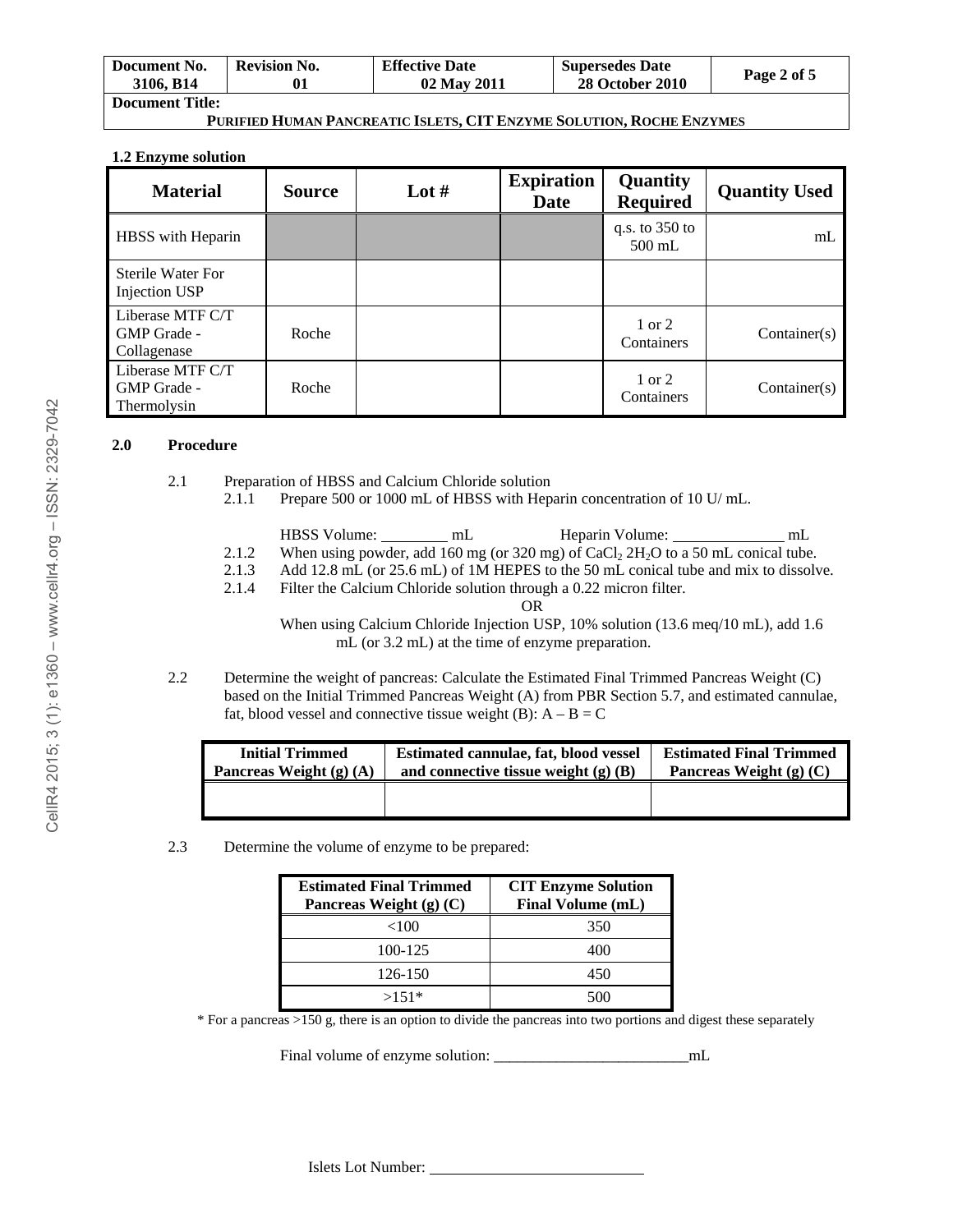| Document No.           | <b>Revision No.</b> | <b>Effective Date</b> | <b>Supersedes Date</b> | Page 3 of 5 |
|------------------------|---------------------|-----------------------|------------------------|-------------|
| 3106, B14              |                     | 02 May 2011           | <b>28 October 2010</b> |             |
| <b>Document Title:</b> |                     |                       |                        |             |

### **PURIFIED HUMAN PANCREATIC ISLETS, CIT ENZYME SOLUTION, ROCHE ENZYMES**

2.4 Determine a target collagenase quantity to be used according to characteristics of the donor and pancreas, and record the rationale in the comments section below. For most donor pancreata, 21 – 32 Wünsch units per gram Estimated Final Trimmed Pancreas Weight is desirable. For older donors or more fibrotic organs, this value may be increased by up to 50% at the discretion of the manufacturing team lead.

Target Collagenase Concentration (D): Wünsch Units/g pancreas

Comments:

 $\overline{a}$ 

2.4.1 Calculate the amount of collagenase needed (E):  $\overline{C} \times D = E$ 

| <b>Estimated Final Trimmed</b> | <b>Target Collagenase Concentration</b> | Collagenase needed |
|--------------------------------|-----------------------------------------|--------------------|
| Pancreas Weight $(g)$ $(C)$    | (Wünsch Units/g) $(D)$                  | (Wünsch Units) (E) |
|                                |                                         |                    |

2.4.2 In a BSC about 45 minutes before the start of perfusion, aseptically add  $20 - 40$  mL HBSS (prepared in Section 2.1 above) to each vial (1 or 2 based on Wünsch units calculated in Section 2.2.3 above) of Collagenase. Maintain at cold temperature (2 to 8ºC recommended) until completely dissolved. Occasionally, swirl gently and avoid creating air bubbles.

- 2.4.3 Calculate the volume of Collagenase solution to use in order to have the Wünsch Units of Collagenase needed:
- $20 40$  mL/vial X Collagenase Units needed =  $\chi$  mL of Collagenase solution to use Wünsch Units/vial

| mL/vial X | $(E)$ Units = | mL of Collagenase solution to use |
|-----------|---------------|-----------------------------------|
|           |               |                                   |

Wünsch Units/vial

- 2.5 Transfer the dissolved enzyme to a sterile bottle containing  $300 \text{ mL of cold}$  (2 to  $8^{\circ}\text{C}$ ) recommended) HBSS (prepared in Section 2.1 above).
- 2.6 Determine a target Thermolysin concentration according to characteristics of the donor and pancreas, and record your rationale in the comments section below. For most donor pancreata, 600 to 2000 units per gram Estimated Final Trimmed Pancreas Weight is desirable. For younger donors, this value may be increased by up to 50% at the discretion of the manufacturing team lead. For ischemically damaged pancreata, this value may be decreased by up to 50% at the discretion of the manufacturing team lead.

| Target thermolysin concentration (F): | units/g pancreas |
|---------------------------------------|------------------|
|---------------------------------------|------------------|

Comments:

 $\overline{a}$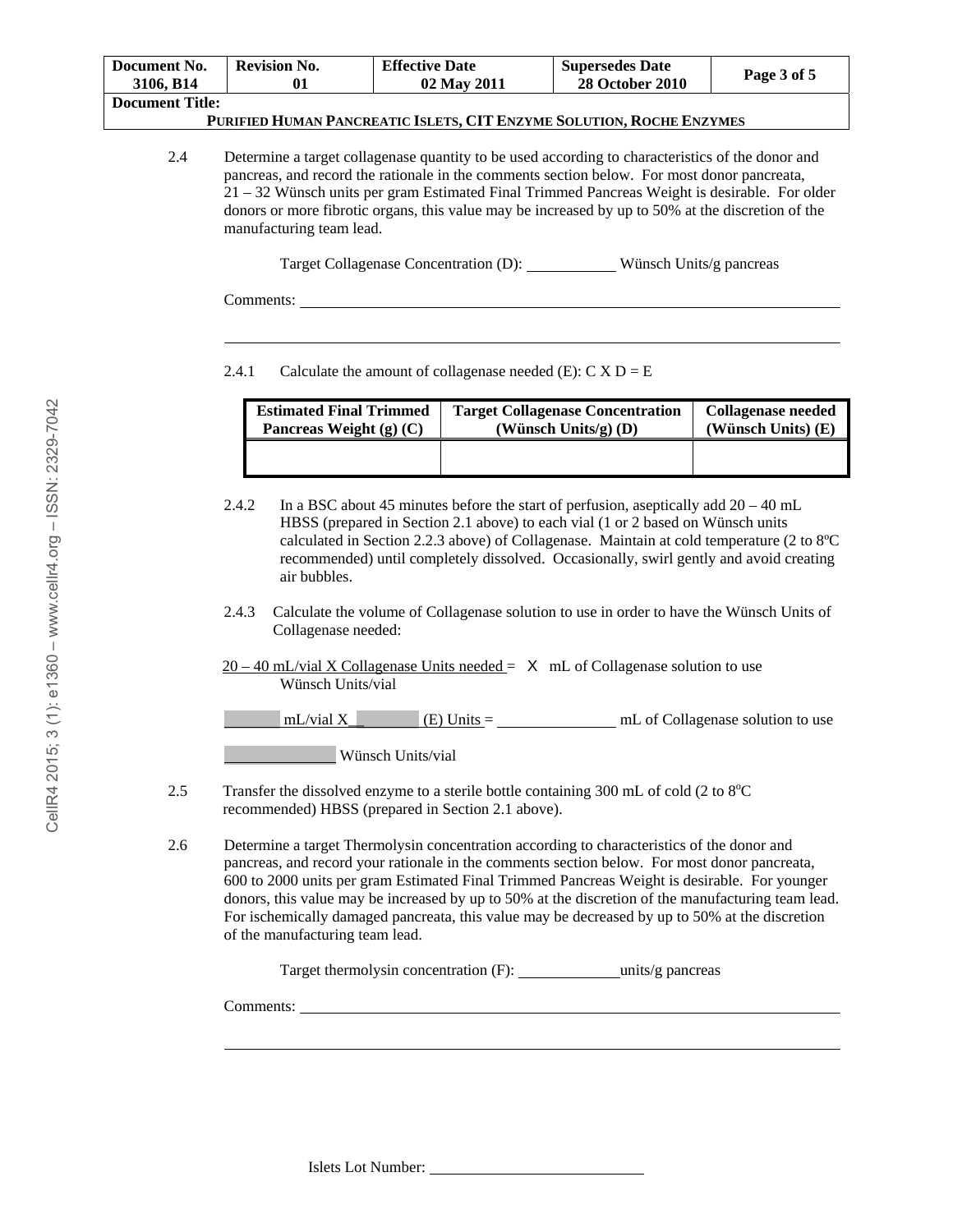| Document No.    | <b>Revision No.</b> | <b>Effective Date</b> | <b>Supersedes Date</b> | Page 4 of 5 |
|-----------------|---------------------|-----------------------|------------------------|-------------|
| 3106, B14       |                     | 02 May 2011           | <b>28 October 2010</b> |             |
| Document Title: |                     |                       |                        |             |

### **PURIFIED HUMAN PANCREATIC ISLETS, CIT ENZYME SOLUTION, ROCHE ENZYMES**

2.7 Calculate the amount of Thermolysin needed (G):  $C X F = G$ 

| <b>Estimated Final Trimmed</b> | <b>Target Thermolysin</b>     | <b>Thermolysin needed</b> |
|--------------------------------|-------------------------------|---------------------------|
| Pancreas Weight $(g)$ $(C)$    | Concentration (Units/g) $(F)$ | $(Units)$ $(G)$           |
|                                |                               |                           |

- 2.8 Aseptically add 5-10 mL of Sterile Water for Injection USP to Thermolysin bottle (each 1or 2 bottles) based on units needed (G), calculated in Section 2.6.2 above) vial of Thermolysin. Maintain at cold (2 to 8°C recommended) temperature until completely dissolved. Occasionally, swirl gently and avoid creating air bubbles.
- 2.9 Calculate the volume of Thermolysin solution to use in order to have the units of Thermolysin oe Neutral Protease needed (G):

| $5 - 10$ mL/vial X Thermolysin Units needed = $X$ mL Thermolysin solution to use |                                                    |
|----------------------------------------------------------------------------------|----------------------------------------------------|
| Units/vial                                                                       | OR                                                 |
|                                                                                  | Neutral Protease                                   |
| mL/vial X<br>$Units =$                                                           | mL Thermolysin or Neutral Protease solution to use |

Units/vial

2.10 Add the Thermolysin (or Neutral Protease)solution to the bottle containing the Collagenase solution immediately before use and swirl gently to mix. Avoid creating air bubbles.

#### 2.11 Label the bottle with:

- "CIT Enzyme Solution"
- "Volume prepared \_\_\_\_\_\_\_\_\_ mL"
- "Store at 2°C to 8°C"
- Date and Time Prepared (*mmddyyyy, 24 hour clock*)
- Expiration Date and Time (one half hour after preparation) (*mmddyyyy, 24 hour clock*)
- Initials of the person who prepared the solution
- 2.12 After final pancreas trimming, determine the final enzyme units used per g of trimmed pancreas:

Actual (not Estimated) Final Trimmed Pancreas Weight (PBR Section 6.3) (H): g

2.12.1 Collagenase (Wünsch Units) / Final Trimmed Pancreas Weight (g):  $E/H = J$ 

| <b>Collagenase Used</b> | <b>Final Trimmed Pancreas</b> | Collagenase Units/g  |  |
|-------------------------|-------------------------------|----------------------|--|
| (Wünsch Units) (E)      | Weight $(g)$ $(H)$            | (Wünsch Units/g) (J) |  |
|                         |                               |                      |  |

2.12.2 Thermolysin (Units) / Final Trimmed Pancreas Weight (g):  $G/H = K$ 

| <b>Thermolysin Used</b> | <b>Final Trimmed Pancreas</b> | Thermolysin Units/g |  |
|-------------------------|-------------------------------|---------------------|--|
| $(Units)$ $(G)$         | Weight $(g)$ $(H)$            | $(Units/g)$ $(K)$   |  |
|                         |                               |                     |  |